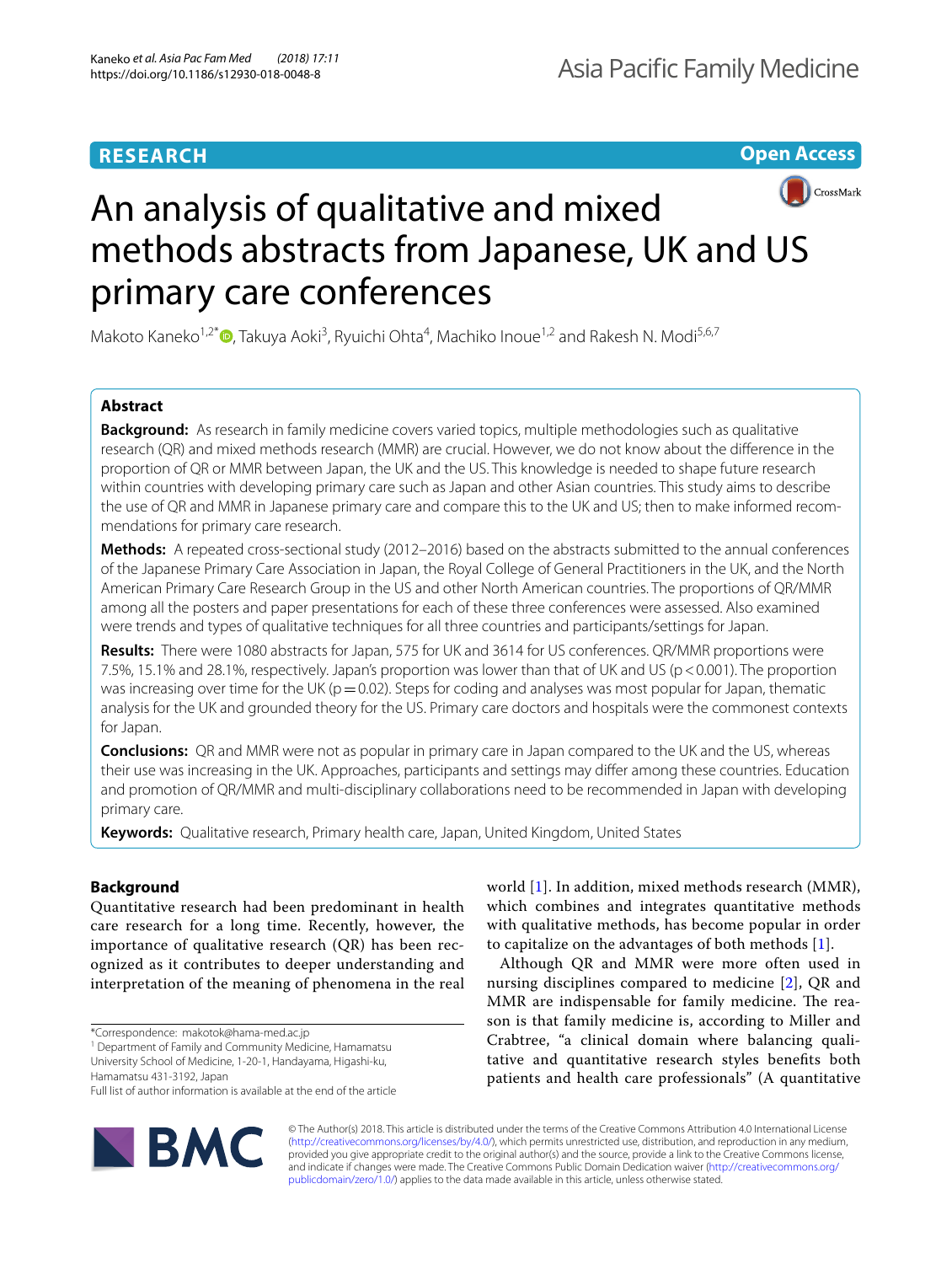analysis of qualitative studies in clinical journals for the 2000 publishing year page 2) [\[2](#page-5-1)]. Moreover, research in family medicine also encompasses a variety of topics so that multiple methodologies are particularly crucial [[3](#page-5-2)]. Therefore, researchers in family medicine need to acquire profciency in QR and MMR skills.

In countries with long-established family medicine systems such as the United Kingdom (UK) and the Unites States (US), QR and MMR have become popular. For instance, in the UK, a quarter of submissions to the British Journal of General Practice used qualitative methods with a similar acceptance rate to quantitative studies and these articles were highly cited [[4\]](#page-5-3). In addition, in the US, the Society of Teachers of Family Medicine stressed the importance of qualitative methods in family medicine education [[5\]](#page-5-4). On the other hand, in Japan, family medicine has not been well established, where physicians who received an internal medicine based training program have played a principal role in the primary care setting  $[6]$  $[6]$  and the system of certification for family physicians as a new category of specialist has just established since 2017 by an independent third-party organization [[7](#page-6-0)].

Although the editorial board of An Official Journal of the Japan Primary Care Association is planning to develop a guideline for submitting qualitative research [[8](#page-6-1)], in countries with developing family medicine systems such as Japan and other Asian countries, the importance of QR and MMR is not emphasized. This is important to know for these key research-leading countries to enable collaboration with Japanese and other Asian family physicians in order to appropriately mold the future of primary care research.

The question is, therefore, how are qualitative and mixed methods used in primary care research in Japan compared to the UK and US in recent years, and what can be done to improve this?

The aim is to describe the proportion, trend, types and characteristics of QR and MMR in primary care research in Japan compared to in the UK and US between 2012 and 2016, using the numbers of abstracts submitted to major annual conferences, and to make recommendations for QR and MMR development based on these results.

### **Methods**

We conducted a repeated cross-sectional study on the numbers of abstracts accepted to major annual conferences in primary care in Japan, UK, and US

#### **Subjects**

As major academic conferences in primary care, we selected the Japan Primary Care Association (JPCA)

annual conference as a representative of primary care in Japan; the Royal College of General Practitioners (RCGP) annual conference for the UK; and the North American Primary Care Group (NAPCRG) annual meeting for the US. The JPCA is the main primary care association in Japan with approximately  $11,000$  members  $[9]$  $[9]$ . The RCGP is the oldest primary care society in the world with 50,000 members  $[10]$  $[10]$ . The NAPCRG is the major primary care society in the US and northern American countries  $[11]$  $[11]$ .

The study subjects were the accepted abstracts for all posters and oral presentations in the annual conferences of the JPCA, the RCGP and the NAPCRG between 2012 and 2016. In April 2017, we searched these associations' websites and if insufficient information was available, we contacted the associations for the titles and abstracts. We defned the studies using QR and MMR as all posters and oral presentations that included any of the words below in the title or abstract; for study design, "qualitative/qualitative research/survey", "mixed-methods" and "qualitative and quantitative"; for analytical method, "grounded theory", "phenomenology", "ethnography", "case study", "discourse analysis", "narrative", "KJ method", "content analysis", "action research", "feld work", "life story", "thematic analysis", SCAT", "immersion-crystallization approach" and "constant comparative approach".

We also categorized the participants, settings and diseases/conditions of the included studies in the JPCA conferences. The details of eligibility criteria and categorization were shown in Table [1.](#page-2-0) We shared the work of classifcation/categorization between authors and when the classifcation of the study was ambiguous, discussion continued until a unanimous consensus was reached.

# **Statistical analysis**

We calculated the total proportion of the selected studies that are QR and MMR in each conference; the denominators were the numbers of all studies and the numerators were the numbers of QR and MMR.

We used Chi squared test for the comparison between the proportion in the JPCA annual conference and the RCGP annual conference and, separately, the NAPCRG annual meeting; the null hypothesis was of no diference in proportions. The significance level selected was 5%. We also used the Cochran–Armitage test to assess the annual change in this proportion for each conference; the null hypothesis was that of no change. The significance level selected was 5% with two-sided tests. We assessed the number and proportions of the diferent types of qualitative approaches used for each country's conferences. Finally, we assessed the number of eligible studies in each category of participants and settings for the JPCA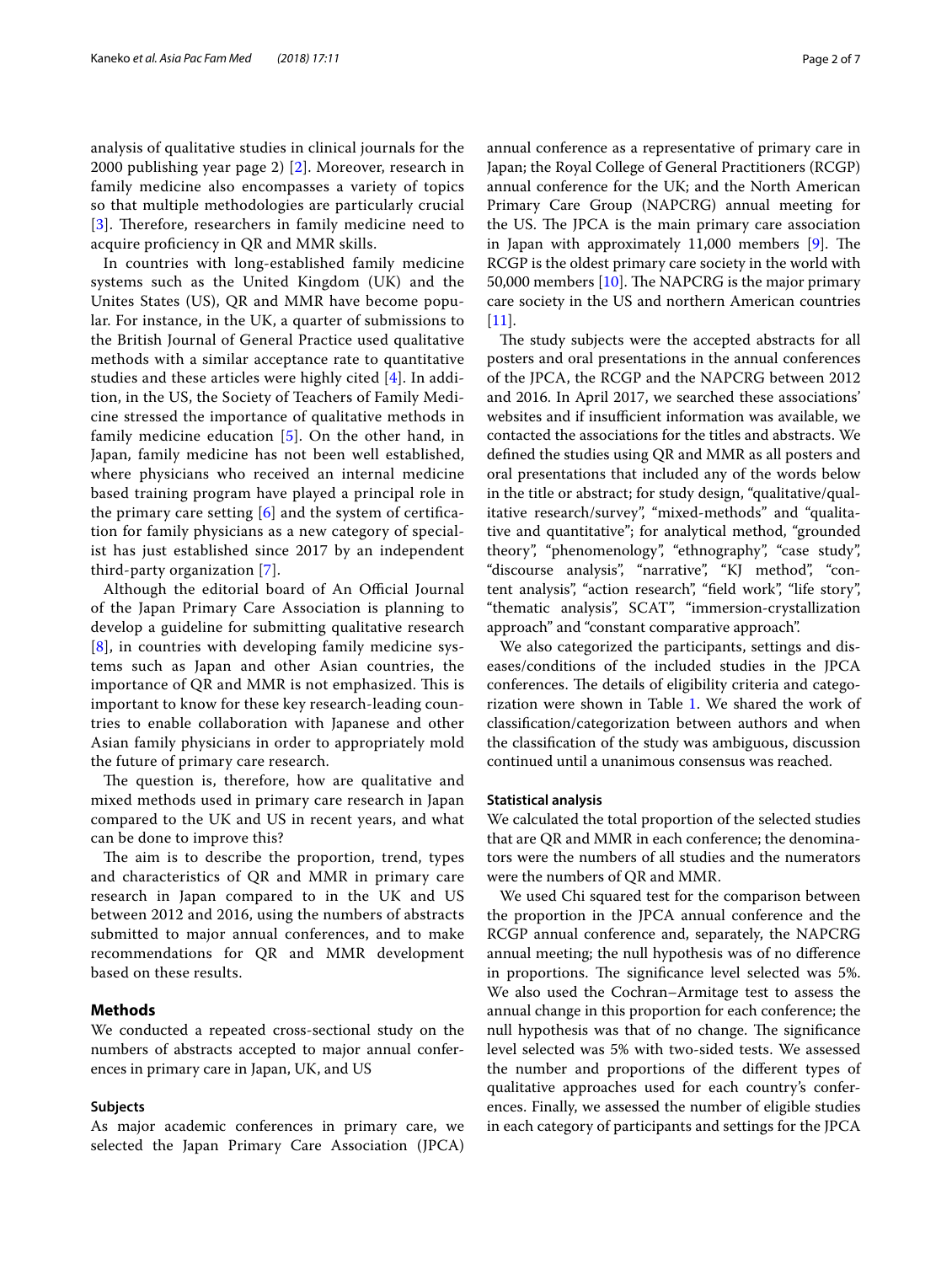#### <span id="page-2-0"></span>**Table 1 Eligibility criteria and categorization of QR and MMR in the study**

| Conference                                                     | The annual conference of the JPCA<br>The annual conference of the RCGP<br>The annual conference of the NAPCRG                                                                                                                                                                                                                                                                                                                                                                                                                                                                                                 |  |  |  |  |
|----------------------------------------------------------------|---------------------------------------------------------------------------------------------------------------------------------------------------------------------------------------------------------------------------------------------------------------------------------------------------------------------------------------------------------------------------------------------------------------------------------------------------------------------------------------------------------------------------------------------------------------------------------------------------------------|--|--|--|--|
| Duration                                                       | 2012-2016                                                                                                                                                                                                                                                                                                                                                                                                                                                                                                                                                                                                     |  |  |  |  |
| Category of research                                           | JPCA: "Research" "Hinohara prize (research award)"                                                                                                                                                                                                                                                                                                                                                                                                                                                                                                                                                            |  |  |  |  |
|                                                                | RCGP: "Research", "Clinical", "Education"                                                                                                                                                                                                                                                                                                                                                                                                                                                                                                                                                                     |  |  |  |  |
|                                                                | NAPCRG: all research except preliminary workshop, workshop, forum                                                                                                                                                                                                                                                                                                                                                                                                                                                                                                                                             |  |  |  |  |
| Definition of QR and MMR in the study                          | We defined as QR and MMR all posters and oral presentations that included the words below in the title or<br>abstract<br>Words from Mackibbon et al. [2]<br>"Qualitative/qualitative research/survey", "mixed-methods", "qualitative and quantitative"<br>"Grounded theory", "phenomenology", "ethnography", "case study", "discourse analysis", "narrative"<br>Words from Saiki et al. [11]<br>"KJ method", "content analysis", "action research", "field work", "life story"<br>Words added by authors<br>"Thematic analysis", SCAT", "immersion-crystallization approach", "constant comparative approach" |  |  |  |  |
| Categorization of characteristics of QR<br>and MMR in the JPCA | Categories based on Mckibbon et al. [2]<br>Participants<br>Patients/family/nurses/other people/physicians/other health care professionals<br>Settings<br>Hospital/clinic/community/nursing home/emergency department<br>Disease/condition<br>Various/cancer/mental health/pregnancy/cerebrovascular disease/general health/frail elderly/HIV/drugs/death<br>and dying/diabetes/critical care/injury/asthma/pain/smoking/miscellaneous disease                                                                                                                                                                 |  |  |  |  |

*QR* qualitative research, *MMR* mixed methods research, *JPCA* Japan Primary Care Association, *RCGP* Royal College of General Practitioners, *NAPCRG* North American Primary Care Group

conferences. The statistical package used was Stata, version 15.

#### **Results**

We searched 1080 studies for the JPCA Annual Conference, 575 for the RCGP Annual Conference, 3614 for the NAPCRG Annual Meeting respectively. The abstracts of the RCGP annual conference 2012 and 2013 were not available despite enquiry and efforts by the office of the RCGP.

The total proportions of QR and MMR were 7.5  $(n=81, 95\% \text{ CI } 5.9, 9.1), 15.1\% \text{ (n}=87, 95\% \text{ CI } 12.2, 18.5)$ and 28.1% (n=1016, 95% CI 19.0, 21.7) for the conferences of the JPCA, RCGP and NAPCRG, respectively for the study period. The proportion of QR and MMR in the JPCA Annual Conference was signifcantly lower than that in the RCGP Annual Conference  $(p < 0.001)$  and the NAPCRG Annual Meeting  $(p < 0.001)$ . The proportion of QR and MMR in the RCGP Annual Conference increased yearly  $(p=0.02)$  and those of the JPCA Annual Conference and the NAPCRG Annual Meeting displayed no signifcant changes. Although the proportion of MMR in the US was increasing, the trend was not statistically significant ( $p=0.054$ ).

Table [2](#page-3-0) displays these results and the breakdown of studies into QR or MMR. QR was more often conducted in comparison with MMR.

The most frequently used qualitative method in the JPCA Annual Conference was Steps for Coding and Analyses (SCAT), thematic analysis in the RCGP Annual Conference, and grounded theory in the NAPCRG Annual Meeting (Fig. [1\)](#page-3-1).

In QR and MMR in Japan, family physicians were the commonest participants (31 studies). Other common participants were patients  $(9)$  and nurses  $(6)$ . The most frequent study setting was hospital (29), followed by community (24) and clinic (20). In terms of diseases/conditions, almost all of the studies were classifed in Various. Other diseases/conditions were mental health (2), death and dying (2) and frail elderly (2).

#### **Discussion**

In comparing the numbers of abstracts submitted to major annual conferences in primary care, the proportion that were QR or MMR in Japan were lower than those in the UK and the US. The trend was not changing in recent years, but it was increasing in the UK. SCAT was the most popular qualitative approach for primary care research in Japan, thematic analysis in the UK and grounded theory in the US.

Our fnding of the low proportion of QR and MMR in Japanese primary care may be explained by insuffcient development of clinical research in primary care [[12\]](#page-6-5), low awareness of the signifcance of QR and MMR, and lack of educational resources such as mentors. In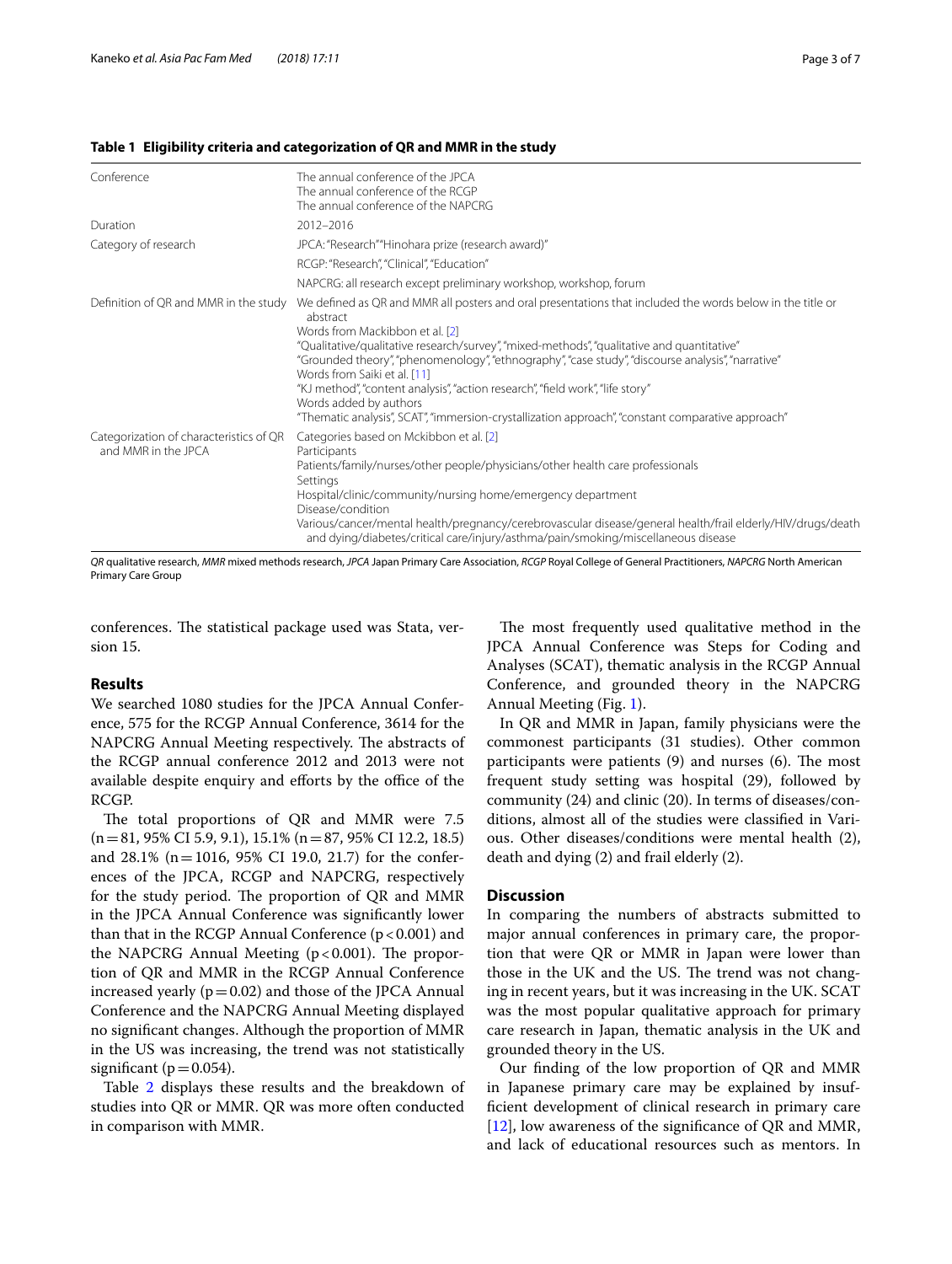| Year                              | 2012 | 2013           | 2014 | 2015           | 2016 | <b>Total</b>  |
|-----------------------------------|------|----------------|------|----------------|------|---------------|
| <b>JPCA</b>                       |      |                |      |                |      |               |
| All research                      | 247  | 170            | 227  | 208            | 228  | 1080          |
| QR                                | 17   | 11             | 12   | 11             | 17   | 68            |
| <b>MMR</b>                        | 3    | $\overline{2}$ | 5    | $\overline{2}$ |      | 13            |
| Proportion that are QR or MMR (%) | 8.1  | 7.6            | 7.5  | 6.2            | 7.9  | 7.5           |
| 95% CI                            |      |                |      |                |      | $5.9 - 9.1$   |
| <b>RCGP</b>                       |      |                |      |                |      |               |
| All research                      |      |                | 241  | 170            | 164  | 575           |
| QR                                |      |                | 26   | 17             | 28   | 71            |
| <b>MMR</b>                        |      |                | 1    | 6              | 9    | 16            |
| Proportion that are QR or MMR (%) |      |                | 11.2 | 13.5           | 22.6 | 15.1          |
| 95% CI                            |      |                |      |                |      | $12.2 - 18.1$ |
| <b>NAPCRG</b>                     |      |                |      |                |      |               |
| All research                      | 569  | 653            | 838  | 715            | 839  | 3614          |
| QR                                | 142  | 94             | 183  | 182            | 134  | 735           |
| <b>MMR</b>                        | 41   | 43             | 59   | 66             | 72   | 281           |
| Proportion that are QR or MMR (%) | 32.2 | 21.0           | 28.9 | 34.7           | 24.6 | 28.1          |
| 95% CI                            |      |                |      |                |      | $26.7 - 29.6$ |

<span id="page-3-0"></span>**Table 2 The proportion of posters and oral presentations that were QR or MMR in each conference and the annual change**

*QR* qualitative research, *MMR* mixed method research, *JPCA* Japan Primary Care Association, *RCGP* Royal College of General Practitioners, *NAPCRG* North American Primary Care Group, *CI* confdence interval

<span id="page-3-1"></span>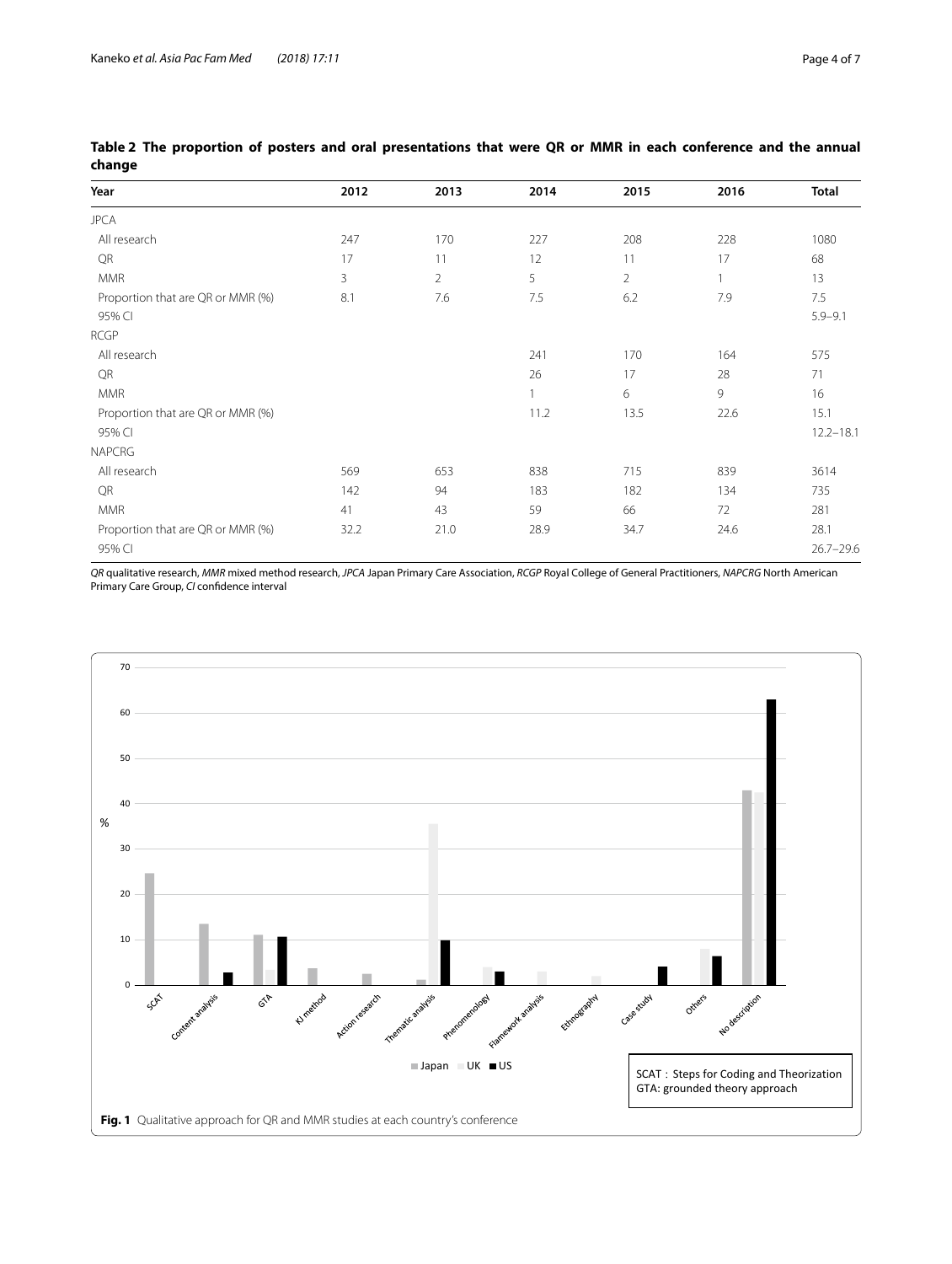addition, reporting of QR and MMR studies in the English language may be difficult to perform for Japanese researchers compared to quantitative studies because QR and MMR conducted in Japanese may be harder to translate into English for publication due to a higher reliance on complex language skills. English language QR and MMR may also, therefore, be harder to understand for Japanese researchers, which may discourage learning about and specializing in QR and MMR. Saiki, however, indicated that QR was increasing annually in Japanese health-care journals overall and the number of QR studies had increased 10-fold in the past 10 years [[13\]](#page-6-6), which was explained by an increase in Japanese textbooks about QR and MMR  $[13]$  $[13]$ . Therefore, although our study revealed no signifcant change in the proportion of QR and MMR in primary care, these research methods may become popular in the near future. Based on the results of our study and the current literature, it is necessary to examine further the barriers and facilitators for QR and MMR in Japan and other Asian countries with developing primary care. In the UK, large organizations have mentioned that QR/MMR are essential to primary care research, e.g. the Academy of Medical Sciences in their report on research in general practice  $[14]$  $[14]$ . Also, in line with this, almost all primary care departments have qualitative research groups or forums to foster these skills amongst new researchers, which expands the research base, e.g. Oxford and Cambridge  $[15, 16]$  $[15, 16]$  $[15, 16]$ . These factors may afect the increase of the proportion of QR/MMR in the results.

We also do not know if the proportions of QR and MMR in the UK and US are sufficient or appropriate for the needs of their primary care systems. The proportion of QR and MMR is not the only indicator of the infuence of qualitative and mixed methods; we also need to consider the quality of research and relevance to clinical practice.

In addition, the most frequently used qualitative method in the JPCA was SCAT. SCAT is a qualitative analytical method developed by Ohtani, Japan [\[17](#page-6-10)]. The method consists of 4-step coding and description of storyline, suitable for the analysis of small-size qualitative data and easy to use for novices  $[17]$  $[17]$ . The SCAT website has described "how to use SCAT", "Frequently Asked Questions" and "Tips and Pitfalls" for free in Japanese [[17\]](#page-6-10). Also, the author of SCAT has provided family physicians with workshops overall Japan [[17\]](#page-6-10). Moreover, some research course for family physicians have included a lecture series on SCAT  $[18]$  $[18]$ . These rich resources may explain why it is more widely understood and used in Japan. Provision of such resources in other methods may be helpful to distribute QR/MMR among Japanese family physicians. This study also found that, in Japan, family physicians were the commonest participants in QR and MMR, and hospitals were the most frequent study settings. The results may be explained by the fact that almost of all members of the JPCA were family physicians [\[9](#page-6-2)] and 43.7% of the JPCA certifed family physicians work not only at clinics but also at hospitals [\[19](#page-6-12)].

In contrast, according to an analysis of QR in 170 English language journals, patients and family were the frst and second most common types of participants, and the community was the commonest setting  $[2]$  $[2]$ . They also found that half of the qualitative studies were conducted by nurses  $[2]$  $[2]$ . This situation is similar in Japan, where most QR is published in nursing journals [\[20](#page-6-13)]. In order to enhance the use of QR and MMR for patient-centered care in Japanese and other Asian countries' primary care, multi-disciplinary collaborations would be useful.

To deal with the wide-range research questions in primary care, both qualitative and quantitative methods play important roles [[3\]](#page-5-2). In Japan, Aomatsu pointed out that the qualitative method is indispensable to deeply understand the problems of patients with respect to not only the biological phenomena but also the psycho-social and contextual phenomena in primary care settings [\[8](#page-6-1)]. QR and MMR are also useful to describe and understand complex issues without an over-simplifcation and can identify interactive relationships between problems [\[8](#page-6-1)].

#### **Strengths and implications**

This study covers a largely unexamined issue that is important for the global development of primary care via research. The large sample of studies over time and the use of abstracts of conference posters and presentations had possibly increased the representativeness of our fndings for the general state of primary care research in these countries. The examination of the characteristics of qualitative research illustrated the need to further describe the problem, and by this, seek possible solutions for the underuse of qualitative research. The following lessons could be learned for Japan and other Asian countries from the pattern of UK and US primary care research: education and promotion of QR and MMR are highly recommended in Japanese and other Asian countries' primary care, which could be achieved by promoting domestically developed analytical methods, supporting translations of their studies reported in non-English languages into English for publication, and multi-disciplinary collaborations. QR and MMR may also be made more relevant by focusing on patients and the community instead of secondary care settings.

# **Limitations**

We only included presented posters and oral presentations, therefore the data from workshops, reports and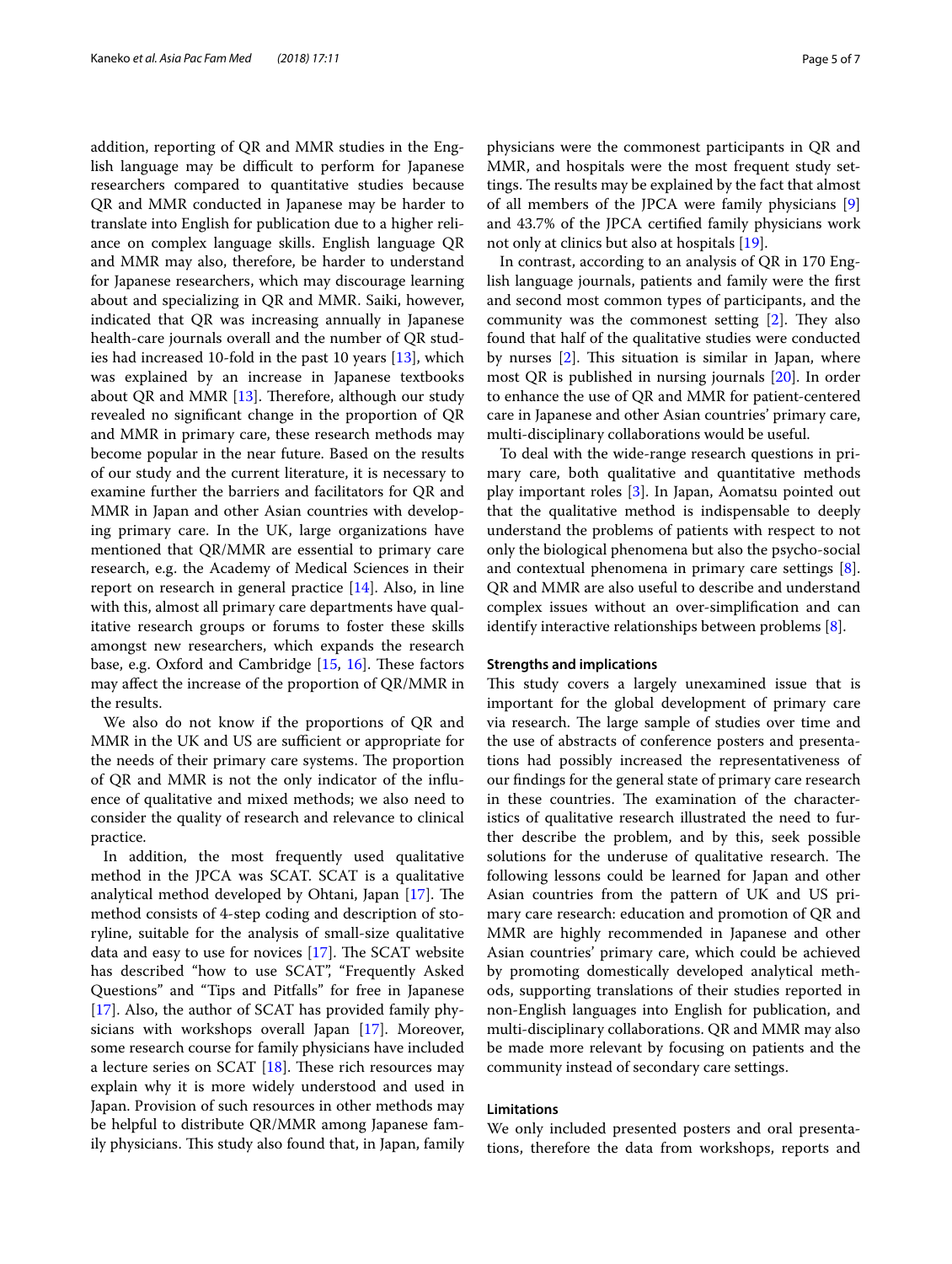others were not used, which may have caused selection bias. We may therefore have underestimated the use of QR and MMR in Japan. Moreover, we did not diferentiate poster presentations and oral presentations in the process of data collection. Thus, this study could not compare the proportion of oral presentations of QR/ MMR with other study designs. We also assumed conferences from the JPCA, the RCGP and the NAPCRG were representative of each country's primary care research. The selection of the conferences was based on our knowledge and information from their websites, but selection bias may have been introduced by not examining other conferences. If other conferences about QR/MMR and primary care included more studies with QR/MMR in primary care, we might have underestimated the proportion of QR and MMR conducted in these countries. Moreover, preference and knowledge about QR/MMR among reviewers in these conferences may have infuenced the results. Also, we reviewed only abstracts of the studies, and sometimes the information about the analytic approach was not included. Thus, our results did not necessarily describe the precise picture of the analytic approach due to its lack of description in conference abstracts. The results therefore need careful interpretation. Moreover, as the nationalities of researchers were not known from the title/abstracts, this study assumed that authors were from the countries in which the conferences were based. As such, there is a possibility that the research conducted by authors from other countries could have been included in the conference abstracts, therefore introducing misclassifcation. However, we excluded "international session" from our study. Thus, the proportion of studies by other countries' researchers may not change our results. Lastly, we shared the work of classifcation/categorization, and it could have led to the variances of classifcation.

# **Conclusions**

QR and MMR were not highly prevalent in primary care within Japan compared to the UK and the US, whereas their use was increasing in the UK. Approaches, participants and settings may difer among these countries. Education and promotion of QR/MMR and multi-disciplinary collaborations should be recommended in Japan.

#### **Abbreviations**

QR: qualitative research; MMR: mixed methods research; JPCA: Japan Primary Care Association; RCGP: Royal College of General Practitioners; NAPCRG: North American Primary Care Research Group; SCAT: steps for coding and analyses.

#### **Authors' contributions**

MK, TA and RM designed the study and MK, TA, RO and RM participated in the implementation, data collection, data analysis, and writing of the manuscript. MK also serves as guarantor. MI critically reviewed and drafted the manuscript. All authors had full access to the data and take responsibility for the integrity

of the data and accuracy of the analysis. All authors read and approved the fnal manuscript.

#### **Author details**

<sup>1</sup> Department of Family and Community Medicine, Hamamatsu University School of Medicine, 1-20-1, Handayama, Higashi-ku, Hamamatsu 431-3192, Japan. <sup>2</sup> Shizuoka Family Medicine Training Program, 1055-1, Akatuchi, Kikugawa, Shizuoka 437-1507, Japan. <sup>3</sup> Department of Healthcare Epidemiology, School of Public Health in the Graduate School of Medicine, Kyoto University, Yoshida-Konoe-cho, Sakyo-ku, Kyoto 606-8501, Japan. <sup>4</sup> Faculty of Community Care, Unnan City Hospital, 96-1 Iida, Daito-cho, Unnan, Shimane 699-1221, Japan.<sup>5</sup> Department of Primary Care and Population Health, University College London, Rowland Hill Street, London NW3 2PF, UK. <sup>6</sup> Institute for Global Health, Institute of Child Health, University College London, 30 Guilford Street, 3rd Floor, London WC1N 1EH, UK.<sup>7</sup> Junior International Committee, Royal College of General Practitioners, 30 Euston Square, Kings Cross, London NW1 2FB, UK.

#### **Acknowledgements**

We would like to acknowledge the JPCA, the RCGP and the Junior International Committee of the RCGP for facilitating the primary care exchange between the UK and Japan that inspired and stimulated this international research collaboration. Finally, I would like to express my gratitude to my wife and children for their warm support.

#### **Competing interests**

The authors declare that they have no competing interests.

#### **Availability of data and materials**

The datasets used and/or analyzed during the current study are available from the corresponding author on reasonable request.

#### **Consent for publication**

Not applicable.

#### **Ethics approval and consent to participate**

This work did not require ethical approval.

#### **Funding**

This research received no specifc grant from any funding agency in the public, commercial or not-for-proft sectors.

#### **Publisher's Note**

Springer Nature remains neutral with regard to jurisdictional claims in published maps and institutional afliations.

# Received: 2 May 2018 Accepted: 17 November 2018

#### **References**

- <span id="page-5-0"></span>1. Liamputtong P. Research methods in health: foundations for evidenced based practice. Victoria: Oxford University Press; 2016.
- <span id="page-5-1"></span>2. McKibbon KA, Gadd CS. A quantitative analysis of qualitative studies in clinical journals for the 2000 publishing year. BMC Med Inform Decis Mak. 2004;4:11.
- <span id="page-5-2"></span>3. Greenhalgh T. Research methods for primary health care. Oxford: Blackwell Publishing Ltd; 2008. p. 57–89.
- <span id="page-5-3"></span>Sidhu K, Jones R, Stevenson F. Debate & analysis: publishing qualitative research in medical journals. Br J Gen Pract. 2017;67(658):229–30. [https://](https://doi.org/10.3399/bjgp17X690821) [doi.org/10.3399/bjgp17X690821.](https://doi.org/10.3399/bjgp17X690821)
- <span id="page-5-4"></span>5. Stumbar S, Brown D. Qualitative Research in Family Medicine Education. The society of teachers of family medicine. 2016. [http://www.stfm.](http://www.stfm.org/NewsJournals/EducationColumns/October2016EducationColumn) [org/NewsJournals/EducationColumns/October2016EducationColumn.](http://www.stfm.org/NewsJournals/EducationColumns/October2016EducationColumn) Accessed 23 Apr 2018.
- <span id="page-5-5"></span>6. Kusaba T. Comprehensiveness and education about common disease in outpatient care of primary care clinics. In: Yokobayashi K, editor. Recommendations: common disease in Japan generalist teachers consortium. Tokyo: Kai-shorin; 2013. p. 104–11 **(in Japanese)**.